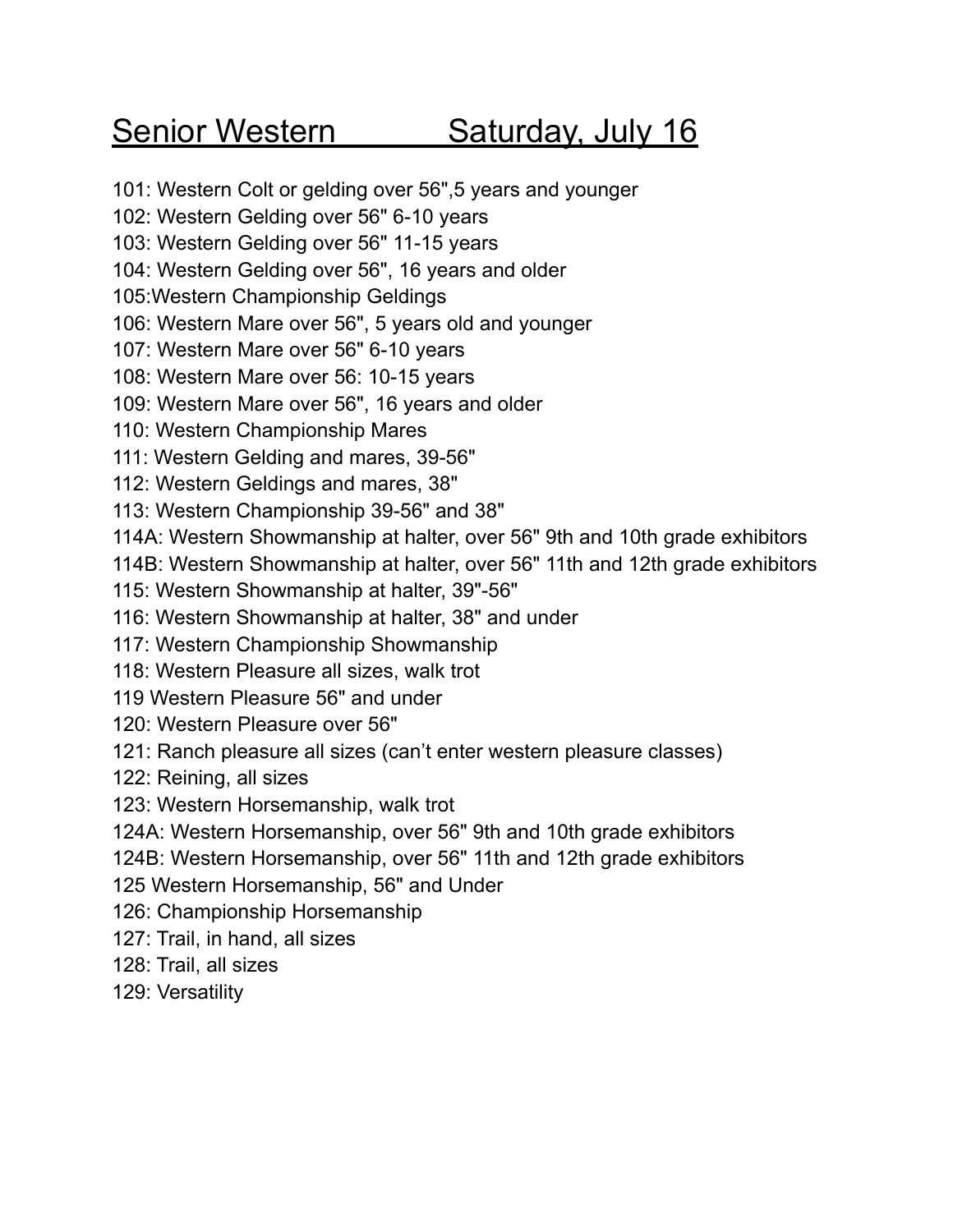### Senior English Sunday, July 17

201: English Colt or gelding over 56",5 years and younger

202: English Gelding over 56" 6-10 years

203: English Gelding over 56" 11-15 years

204: English Gelding over 56", 16 years and older

205:English Championship Geldings

206: English Mare over 56", 5 years old and younger

207: English Mare over 56" 6-10 years

208: English Mare over 56: 10-15 years

209: English Mare over 56", 16 years and older

210: EnglishChampionship Mares

211: English Gelding and mares, 39-56"

212: English Geldings and mares, 38"

213: English Championship 39-56" and 38"

214A: English Showmanship at halter, over 56" 9th and 10th grade exhibitors

214B: English Showmanship at halter, over 56" 11th and 12th grade exhibitors

215: English Showmanship at halter, 39"-56"

216: English Showmanship at halter, 38" and under

217: English Championship Showmanship

218: Supreme Showmanship

219: Pleasure Driving

220: English Pleasure (Hunter & Saddle) walk trot, all sizes

221: English Saddle Seat Pleasure all sizes

- 222: English Pleasure (Hunter) over 56"
- 223: English Pleasure (Hunter) 56" and under
- 224: (Hunt & Saddle) walk trot equitation, all sizes

225: Saddle Seat equitation, all sizes

226: (Hunter) equitation, 56" and under

227A: (Hunter) equitation, over 56" 9th and 10th grade exhibitors

227B: (Hunter) equitation, over 56" 11th and 12th grade exhibitors

228: Championship Equitation

229: Hunter Hack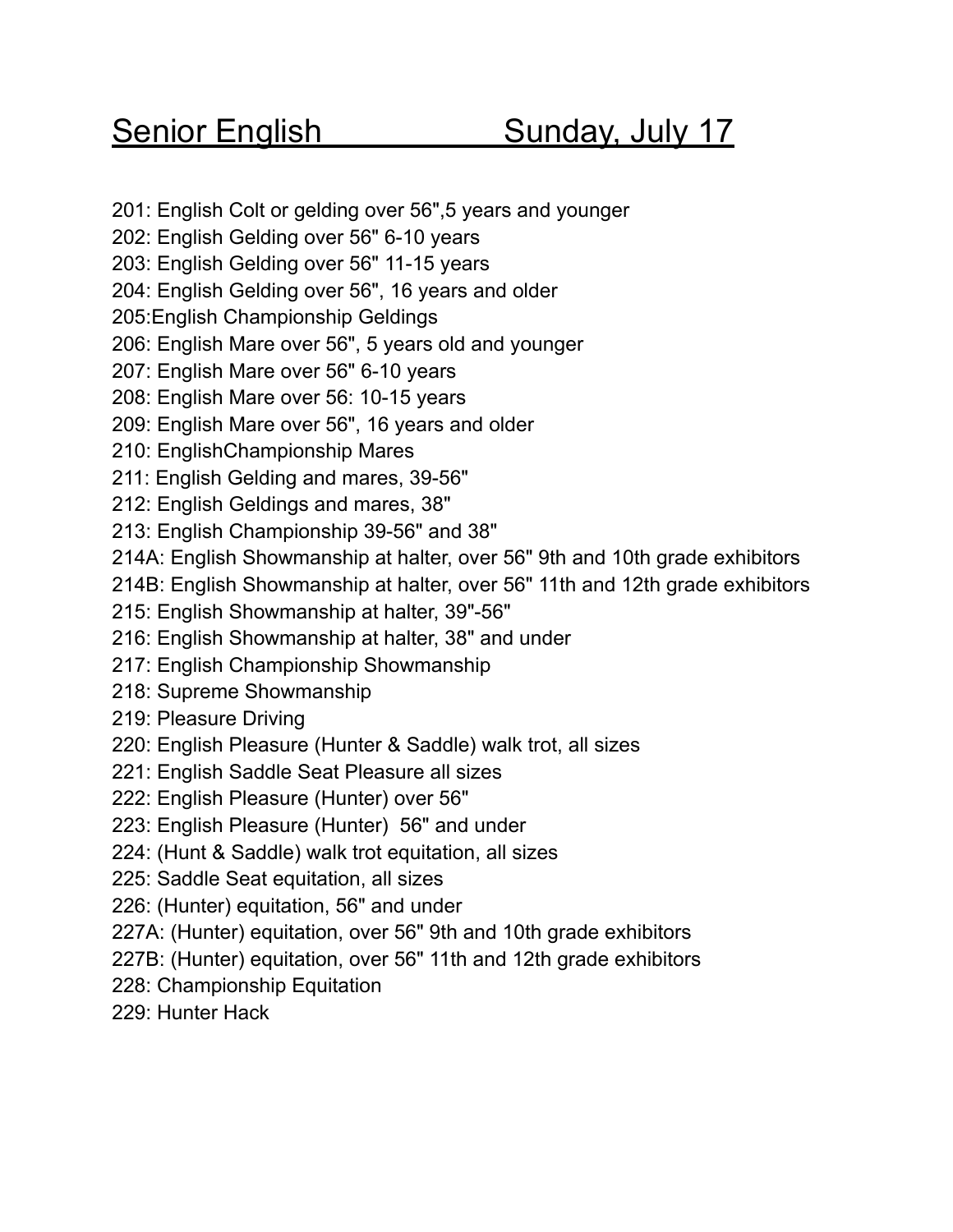## Senior Contesting Sunday, July 17

230: Pole Bending, over 56" 231: Pole Bending, 56" and under 232: Barrel race, over 56" 233: Barrel Race, 56" and under 234: Flag race, over 56" 235: Flag race, 56" and under 236: Keyhole race, over 56" 237: Keyhole race, 56" and under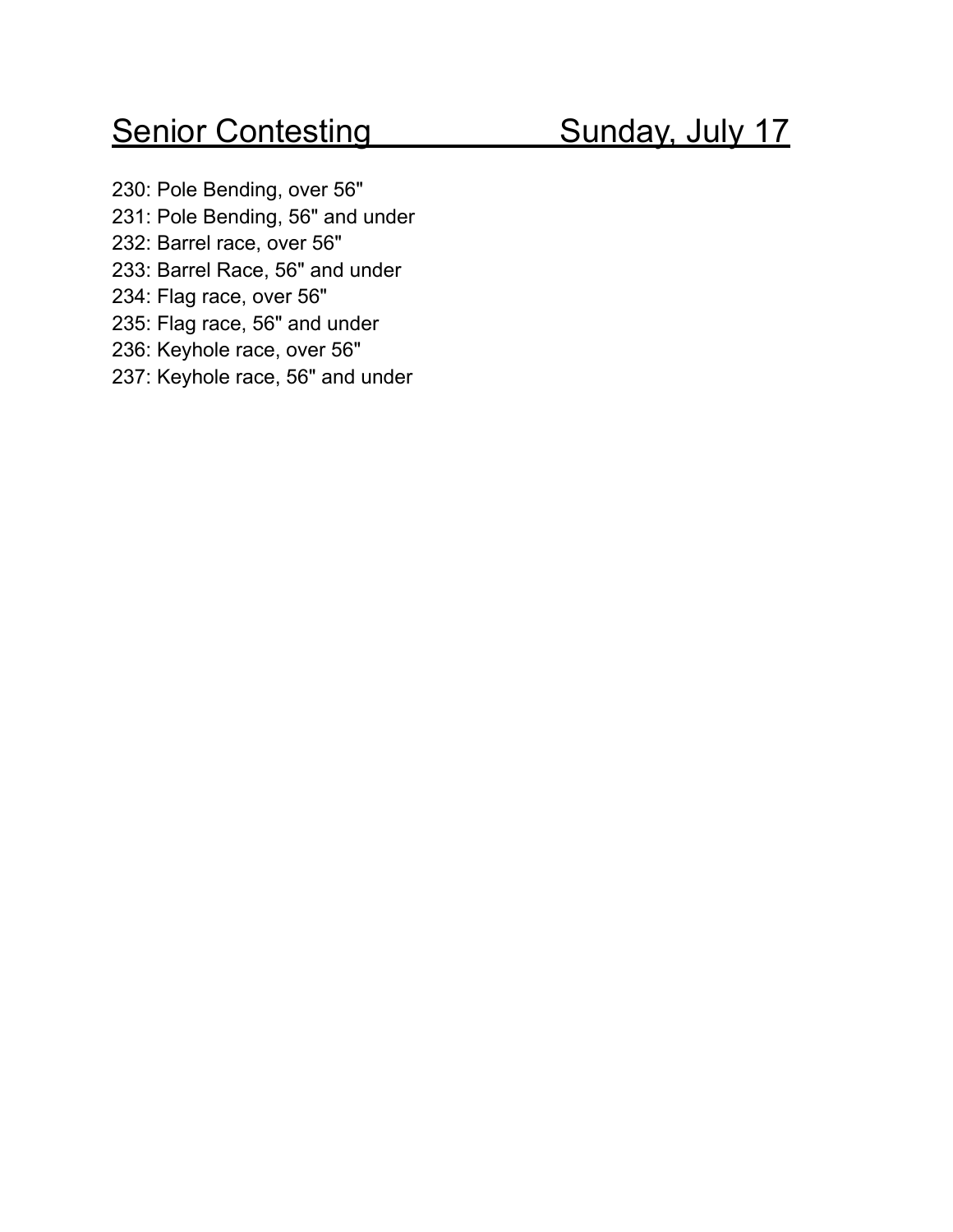301: Western Colt or gelding over 56",5 years and younger

302: Western Gelding over 56" 6-10 years

303: Western Gelding over 56" 11-15 years

304: Western Gelding over 56", 16 years and older

305:Western Championship Geldings

306: Western Mare over 56", 5 years old and younger

307: Western Mare over 56" 6-10 years

308: Western Mare over 56: 10-15 years

309: Western Mare over 56", 16 years and older

310: Western Championship Mares

311: Western Gelding and mares, 39-56"

- 312: Western Geldings and mares, 38"
- 313: Western Championship 39-56" and 38"
- 314: Western Showmanship at halter, over 56"
- 315: Western Showmanship at halter, 39"-56"
- 316: Western Showmanship at halter, 38" and under
- 317: Western Championship Showmanship
- 318: Western Pleasure all sizes, walk trot
- 319 Western Pleasure 56" and under
- 320: Western Pleasure over 56"
- 321: Ranch pleasure all sizes (can't enter western pleasure classes)
- 322: Reining, all sizes
- 323: Western Horsemanship, walk trot
- 324: Western Horsemanship, over 56"
- 325 Western Horsemanship, 56" and Under
- 326: Championship Horsemanship
- 327: Trail, in hand, all sizes
- 328: Trail, all sizes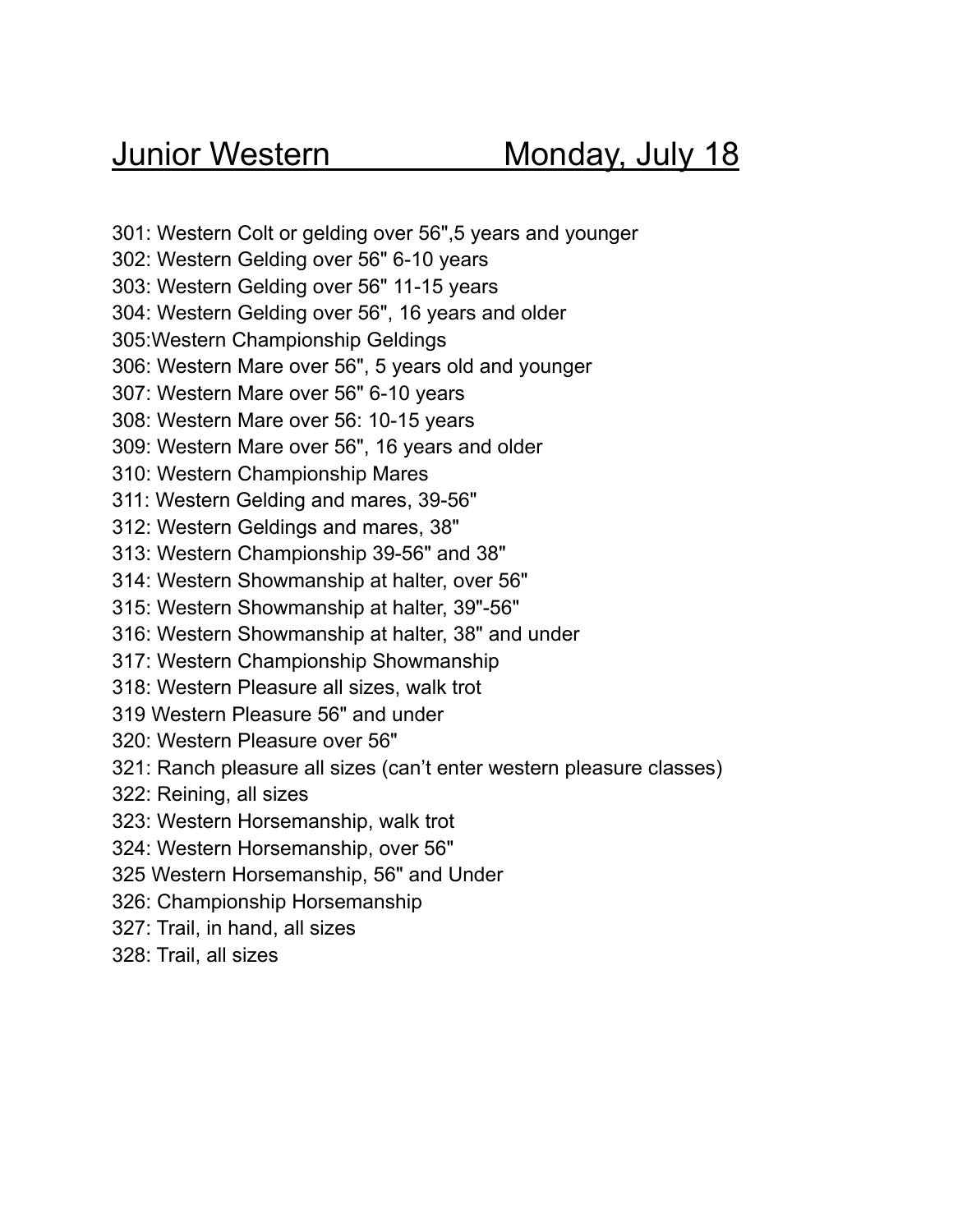329: Pole Bending, over 56" 330: Pole Bending, 56" and under 331: Barrel race, over 56" 332: Barrel Race, 56" and under 333: Flag race, over 56" 334: Flag race, 56" and under 335: Keyhole race, over 56" 336: Keyhole race, 56" and under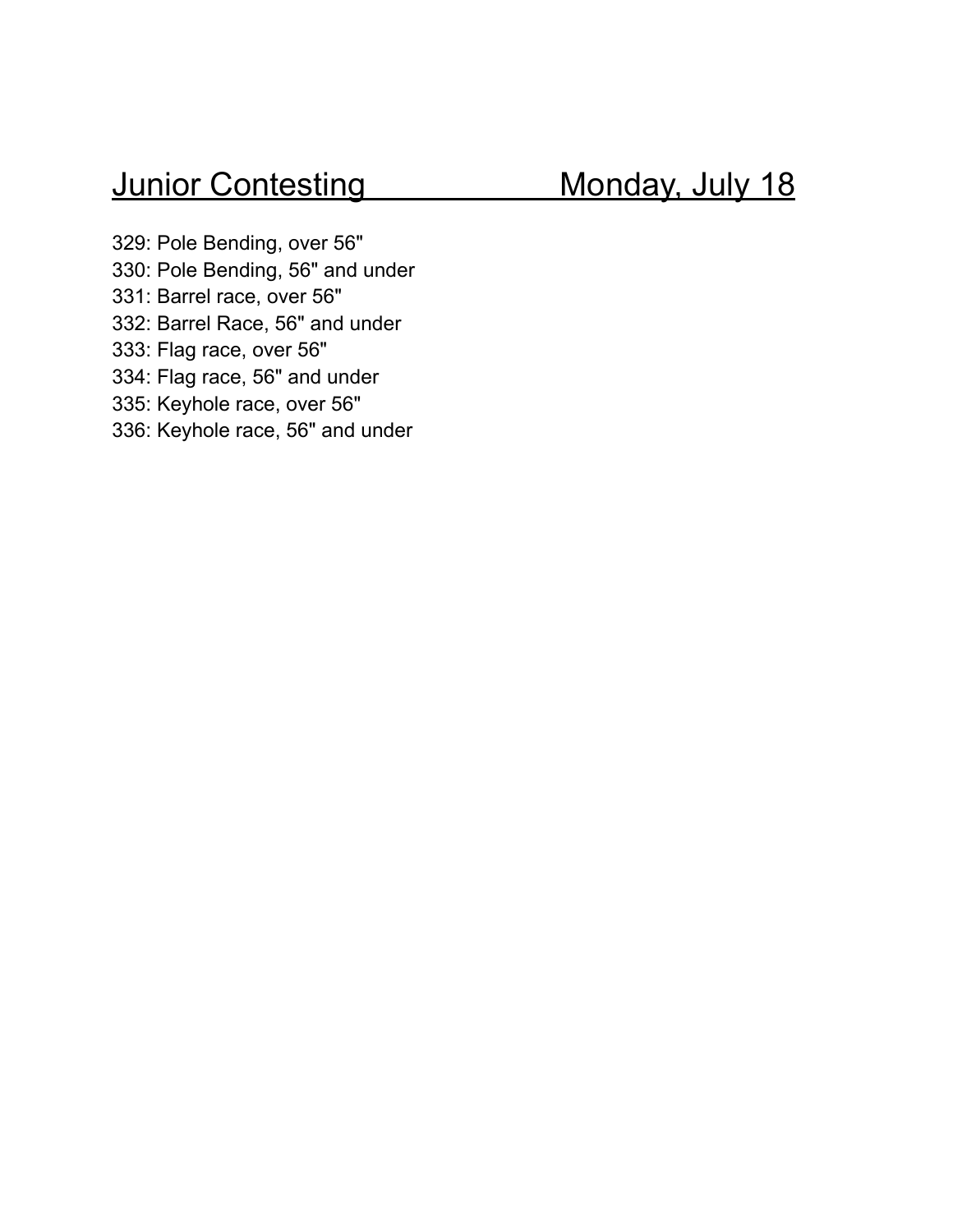401: English Colt or gelding over 56",5 years and younger 402: English Gelding over 56" 6-10 years 403: English Gelding over 56" 11-15 years 404: English Gelding over 56", 16 years and older 405:English Championship Geldings 406: English Mare over 56", 5 years old and younger 407: English Mare over 56" 6-10 years 408: English Mare over 56: 10-15 years 409: English Mare over 56", 16 years and older 410: EnglishChampionship Mares 411: English Gelding and mares, 39-56" 412: English Geldings and mares, 38" 413: English Championship 39-56" and 38" 414: English Showmanship at halter, over 56" 415: English Showmanship at halter, 39"-56" 416: English Showmanship at halter, 38" and under 417: English Championship Showmanship 418: English Pleasure (Hunter & Saddle) walk trot, all sizes 419: English Saddle Seat Pleasure all sizes 420: English Pleasure (Hunter) over 56" 421: English Pleasure (Hunter) 56" and under 422: (Hunt & Saddle) walk trot equitation, all sizes 423: Saddle Seat equitation, all sizes 424: (Hunter) equitation, 56" and under 425: (Hunter) equitation, over 56" 426: Championship Equitation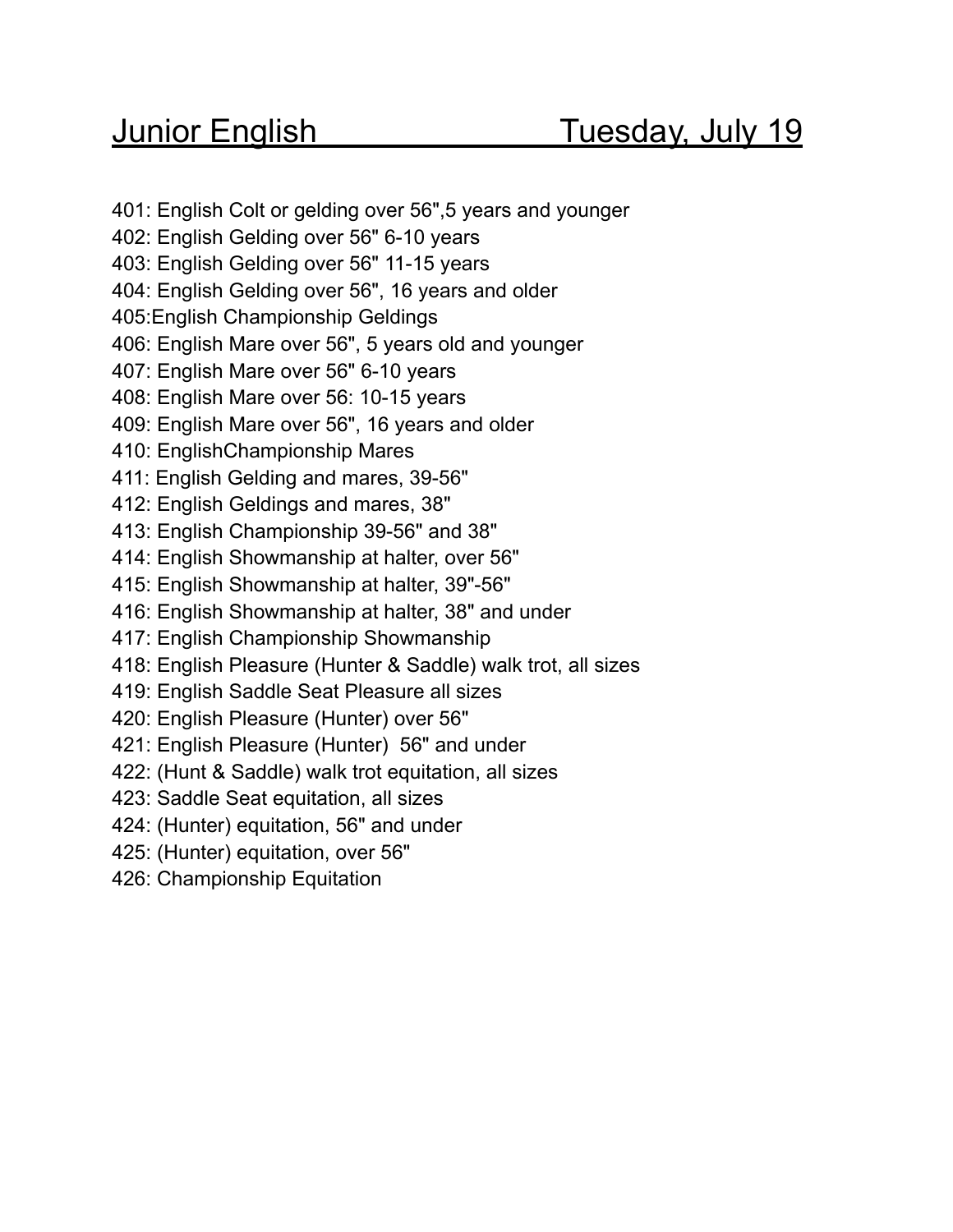501: Western Colt or gelding over 56",5 years and younger 502: Western Gelding over 56" 6-10 years 503: Western Gelding over 56" 11-15 years 504: Western Gelding over 56", 16 years and older 505:Western Championship Geldings 506: Western Mare over 56", 5 years old and younger 507: Western Mare over 56" 6-10 years 508: Western Mare over 56: 10-15 years 509: Western Mare over 56", 16 years and older 510: Western Championship Mares 511: Western Gelding and mares, 39-56" 512: Western Geldings and mares, 38" 513: Western Championship 39-56" and 38" 514: Western Showmanship at halter, over 56" 515: Western Showmanship at halter, 39"-56" 516: Western Showmanship at halter, 38" and under 517: Western Championship Showmanship 518: Western Pleasure all sizes, walk trot 519 Western Pleasure 56" and under 520: Western Pleasure over 56" 521: Ranch pleasure all sizes (can't enter western pleasure classes) 522: Reining, all sizes 523: Western Horsemanship, walk trot 524: Western Horsemanship, over 56" 525 Western Horsemanship, 56" and Under 526: Championship Horsemanship 527: Trail, in hand, all sizes 528: Trail, all sizes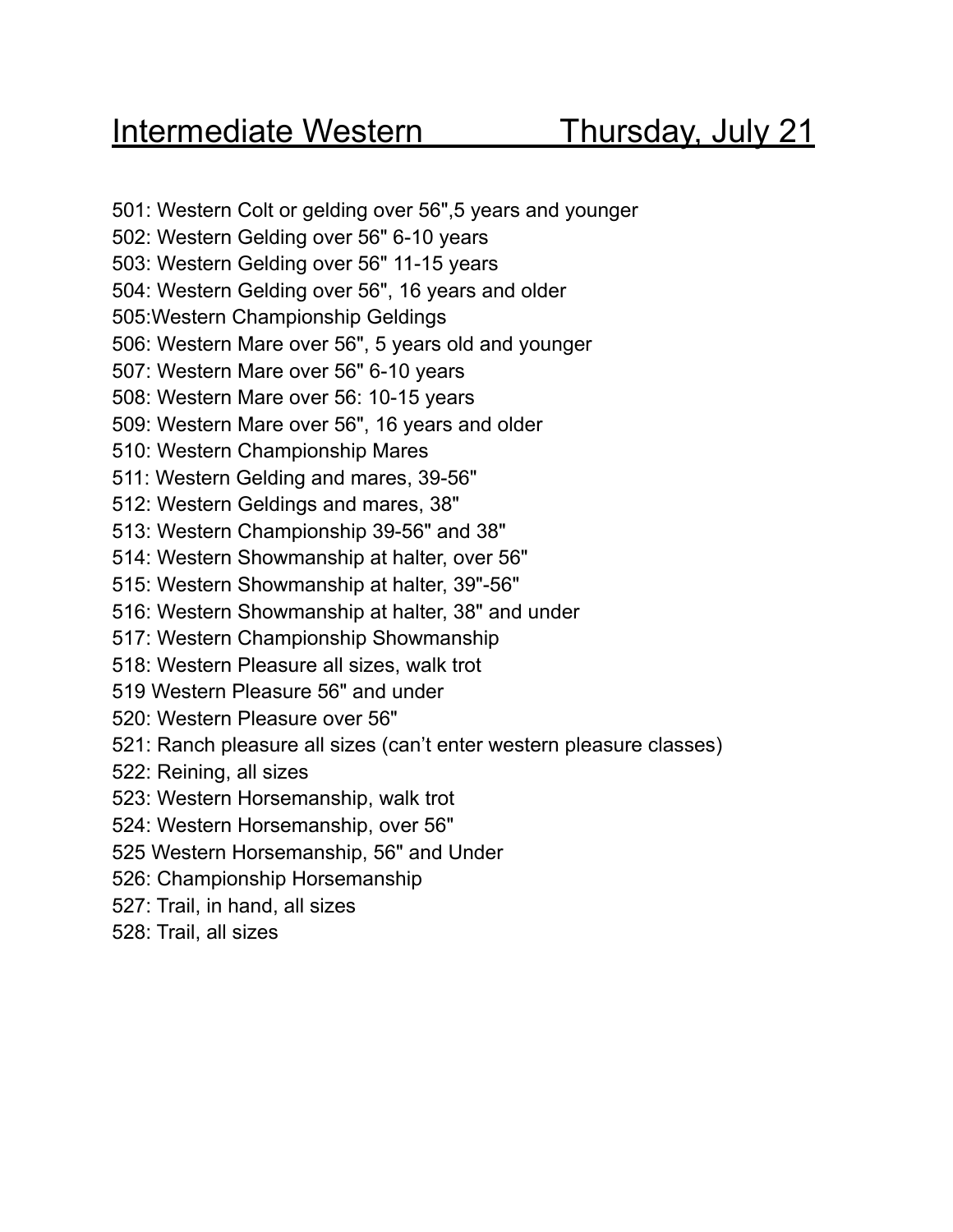## Intermediate Contesting Friday, July 22

529: Pole Bending, over 56" 530: Pole Bending, 56" and under 531: Barrel race, over 56" 532: Barrel Race, 56" and under 533: Flag race, over 56" 534: Flag race, 56" and under 535: Keyhole race, over 56" 536: Keyhole race, 56" and under